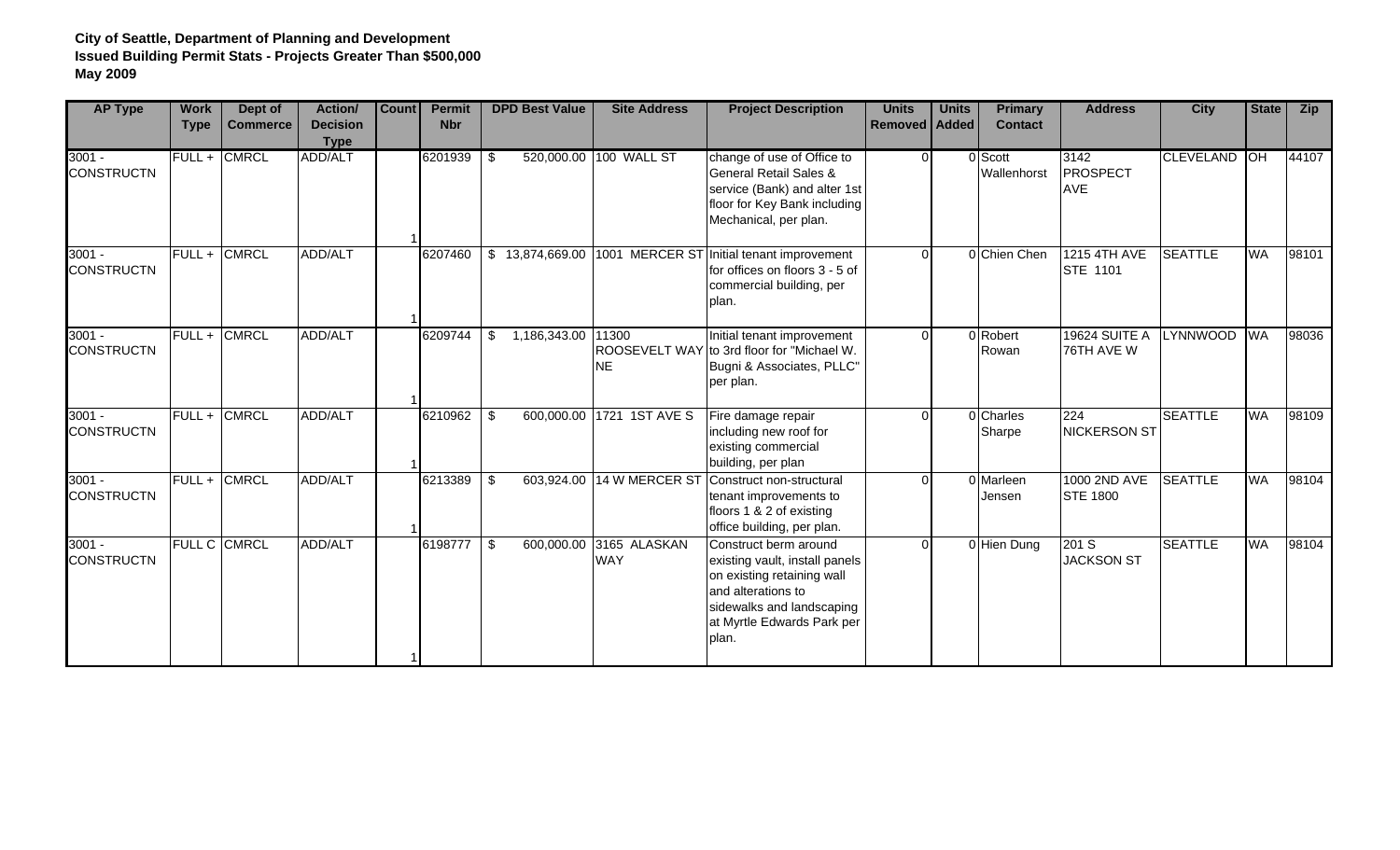| <b>AP Type</b>                | <b>Work</b><br><b>Type</b> | Dept of<br><b>Commerce</b> | Action/<br><b>Decision</b><br><b>Type</b> | Count | <b>Permit</b><br><b>Nbr</b> |                         | <b>DPD Best Value</b> | <b>Site Address</b>       | <b>Project Description</b>                                                                                                                                                                                                                                                                                      | <b>Units</b><br>Removed   Added | <b>Units</b> | <b>Primary</b><br><b>Contact</b> | <b>Address</b>                                         | <b>City</b>    | <b>State</b> | Zip   |
|-------------------------------|----------------------------|----------------------------|-------------------------------------------|-------|-----------------------------|-------------------------|-----------------------|---------------------------|-----------------------------------------------------------------------------------------------------------------------------------------------------------------------------------------------------------------------------------------------------------------------------------------------------------------|---------------------------------|--------------|----------------------------------|--------------------------------------------------------|----------------|--------------|-------|
| $3001 -$<br><b>CONSTRUCTN</b> |                            | FULL C CMRCL               | ADD/ALT                                   |       | 6211443                     | $\sqrt[6]{2}$           |                       |                           | 620,000.00 2022 BOREN AVE Substantial alteration to<br>existing banquet hall<br>w/accessory offices and<br>change of use to Human<br>Services (Friends of<br>Recovery Cafe). Project<br>includes rooftop alterations<br>for mechanical units and<br>upgrades to egress and<br>barrier free access, per<br>plan. | $\Omega$                        |              | 0 Martin<br>Koenigs              | 4212 S<br><b>FERDINAND ST</b>                          | <b>SEATTLE</b> | <b>WA</b>    | 98118 |
| $3001 -$<br><b>CONSTRUCTN</b> | <b>FULL C INST</b>         |                            | ADD/ALT                                   |       | 6141821                     | \$                      |                       | 7,141,010.00 901 12TH AVE | Construct addition to and<br>alter existing "Lemieux<br>Library and Learning<br>Commons" building<br>including voluntary seismic<br>upgrade at Seattle<br>University and occupy per<br>plan.                                                                                                                    | $\Omega$                        |              | 0 Lana Lisitsa                   | PIER 56 1201<br><b>ALASKAN WAY</b><br><b>SUITE 200</b> | <b>SEATTLE</b> | <b>WA</b>    | 98101 |
| $3001 -$<br><b>CONSTRUCTN</b> | <b>FULL C INST</b>         |                            | <b>ADD/ALT</b>                            |       | 6198447                     | $\overline{\mathbf{S}}$ |                       |                           | 600,000.00 5306 13TH AVE S Enclose patio courtyard<br>and constuct new entry,<br>stair and elevator additions<br>and office expansion in<br>existing church bulding -<br>per plan>                                                                                                                              | $\Omega$                        |              | 0 Richard<br>Glasman             | 1201 1ST AVE S SEATTLE<br>#328                         |                | <b>WA</b>    | 98134 |
| $3001 -$<br><b>CONSTRUCTN</b> | <b>FULL C INST</b>         |                            | ADD/ALT                                   |       | 6208527                     |                         | \$1,200,000.00        | 1600 E<br>JEFFERSON ST    | Alterations to level B area<br>of Jefferson Medical Tower<br>including revised slab and<br>sprinkling to new MRI<br>room, cosmetic work to<br>office areas and revised<br>mechanical systems in<br>partial basement, per plan.                                                                                  | $\Omega$                        |              | 0 Dennis<br>Lawson               | 500 17TH AV                                            | <b>SEATTLE</b> | WA           | 98124 |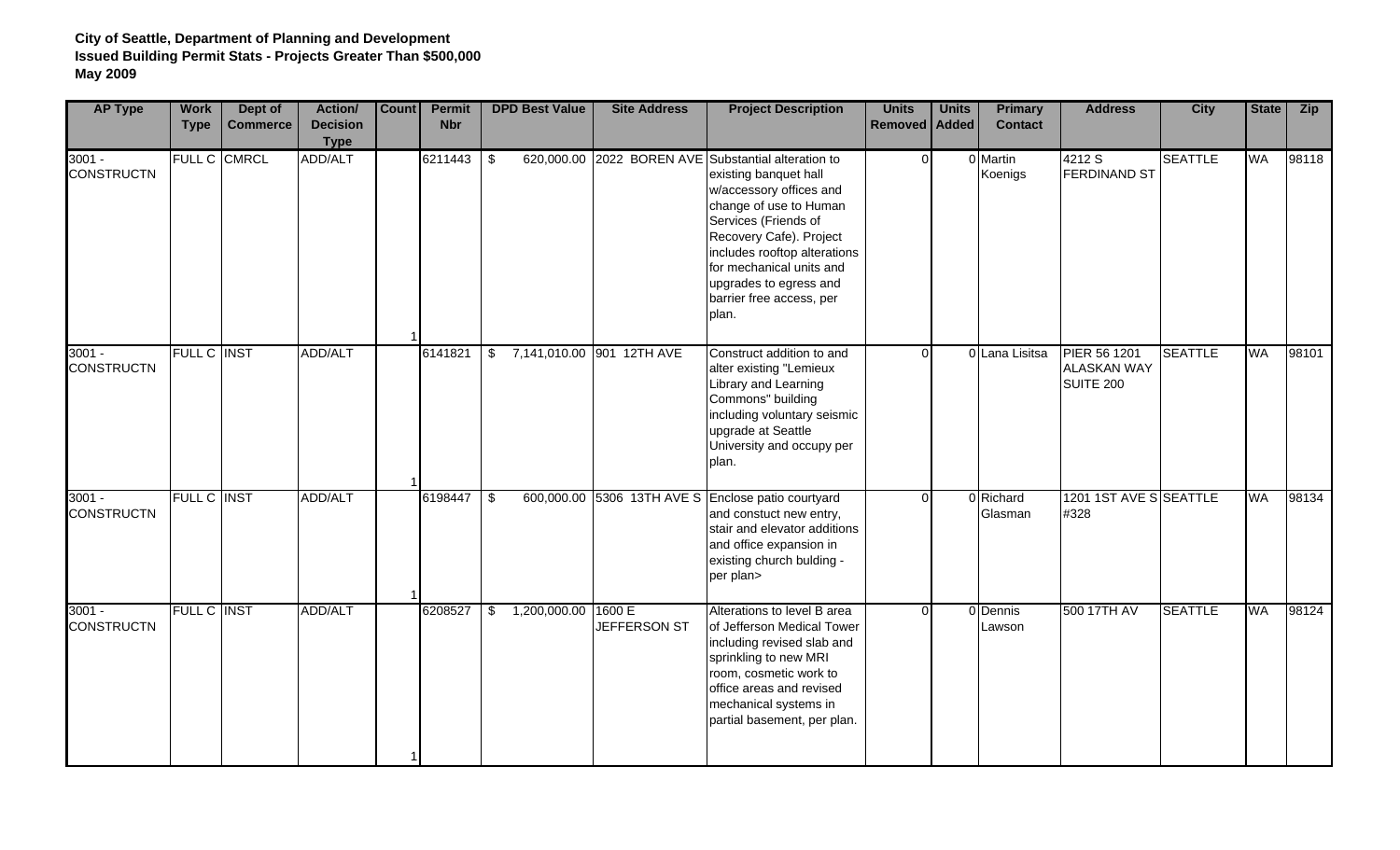| <b>AP Type</b>                | <b>Work</b><br><b>Type</b> | Dept of<br><b>Commerce</b> | Action/<br><b>Decision</b><br><b>Type</b> | Count           | <b>Permit</b><br><b>Nbr</b> |                                  | <b>DPD Best Value</b> | <b>Site Address</b>          | <b>Project Description</b>                                                                                                                                                                                                      | <b>Units</b><br>Removed   Added | <b>Units</b> | <b>Primary</b><br><b>Contact</b> | <b>Address</b>                       | <b>City</b>    | <b>State</b> | Zip   |
|-------------------------------|----------------------------|----------------------------|-------------------------------------------|-----------------|-----------------------------|----------------------------------|-----------------------|------------------------------|---------------------------------------------------------------------------------------------------------------------------------------------------------------------------------------------------------------------------------|---------------------------------|--------------|----------------------------------|--------------------------------------|----------------|--------------|-------|
| <b>COMMERCIAL ADD ALT</b>     |                            |                            |                                           | $\overline{10}$ |                             |                                  | 26,945,946            |                              |                                                                                                                                                                                                                                 |                                 |              |                                  |                                      |                |              |       |
| $3001 -$<br><b>CONSTRUCTN</b> | FIELD                      | MF                         | ADD/ALT                                   |                 | 6215480                     | \$                               |                       | 610,650.00 66 BELL ST        | Replace windows in-kind in<br>existing historic<br>condominium building<br>(belltown lofts) on South &<br>West facades / STFI.                                                                                                  | <sup>0</sup>                    |              | 0 Ben Borland                    | 710 2ND AVE<br>SUITE 820             | <b>SEATTLE</b> | WA           | 98104 |
| $3001 -$<br><b>CONSTRUCTN</b> | $FULL + MF$                |                            | <b>ADD/ALT</b>                            |                 | 6210642                     | \$                               |                       |                              | 1,500,000.00 6341 5TH AVE NE Replacement of exterior<br>cladding and windows. Add<br>new awnings at south and<br>east walls of existing<br>apartment building, per<br>plans.                                                    | $\Omega$                        |              | 0 Amy Hartwell                   | <b>1301 FIRST</b><br>AVE SUITE 301   | <b>SEATTLE</b> | <b>WA</b>    | 98101 |
| $3001 -$<br><b>CONSTRUCTN</b> | $FULL + M F$               |                            | <b>ADD/ALT</b>                            |                 | 6212303                     | $\overline{\boldsymbol{\theta}}$ | 665,552.00            | 1959 NE PACIFIC<br><b>ST</b> | Interior renovation at 8th &<br>9th floor; approximately<br>5700 sf of classroom and<br>office space including new<br>casework, partitions and<br>finishes per plans.                                                           | $\Omega$                        |              | 0 Kate Vincent                   | 121 E BOSTON SEATTLE<br><b>ST</b>    |                | <b>WA</b>    | 98102 |
| $3001 -$<br><b>CONSTRUCTN</b> | $FULL + MF$                |                            | ADD/ALT                                   |                 | 6213952                     | \$                               | 1,000,000.00          | 1504 AURORA<br>AVE N         | Replace exterior siding,<br>flashing, fire protection and<br>sheathing as needed and<br>retrofit all windows and<br>doors to NFRC maximum<br>0.35 and 0.20 respectively,<br>on condominium building.,<br>per plan and EHB-1848. |                                 |              | 0 Shad<br>Minshew                | <b>1661 EAST</b><br><b>OLIVE WAY</b> | <b>SEA</b>     | WA           | 98102 |
| <b>MULTIFAMILY ADD ALT</b>    |                            |                            |                                           |                 |                             | \$                               | 3,776,202             |                              |                                                                                                                                                                                                                                 | l٥                              | lo.          |                                  |                                      |                |              |       |
| 3003 - BLANKET FULL C CMRCL   |                            |                            | <b>CHILD</b>                              |                 | 6212988                     | \$                               |                       | 996,735.00 2101 4TH AVE      | <b>Blanket Permit for interior</b><br>non-structural alterations.<br>Floor 16. Tenant: GSA                                                                                                                                      |                                 | U            | 0 Marleen<br>Jensen              | 1000 2ND AVE                         | <b>SEATTLE</b> | WA           | 98104 |
| 3003 - BLANKET FULL C CMRCL   |                            |                            | <b>CHILD</b>                              |                 | 6213693                     | \$                               |                       | 542,000.00 901 3RD AVE       | <b>Blanket Permit for interior</b><br>non-structural alterations.<br>HDR 9th Floor per plans                                                                                                                                    | $\Omega$                        |              | 0 Lindsey<br>Schuldt             | 1326 5TH AVE<br><b>SUITE 500</b>     | <b>SEATTLE</b> | <b>WA</b>    | 98101 |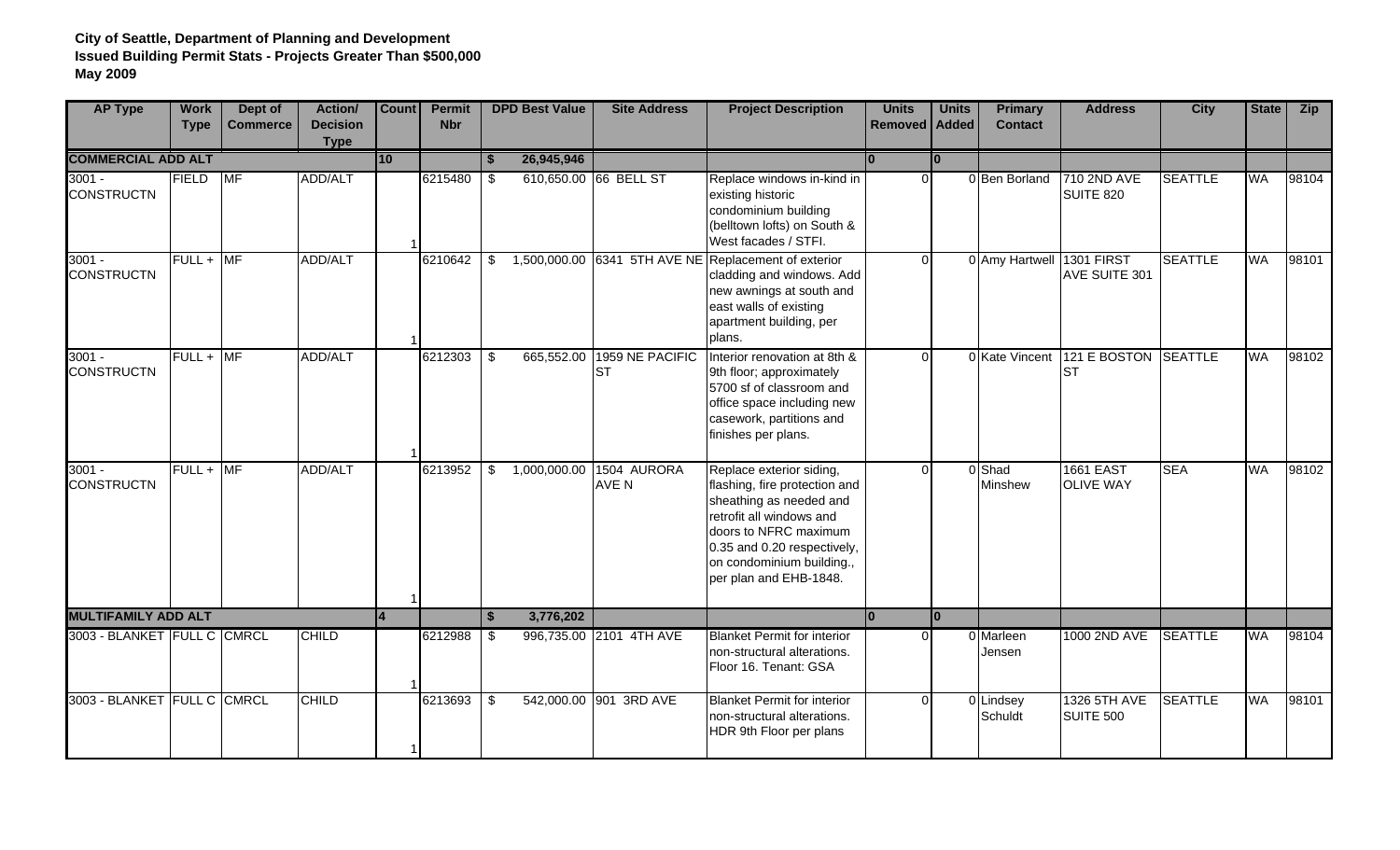| <b>AP Type</b>                     | <b>Work</b><br><b>Type</b> | Dept of<br><b>Commerce</b> | Action/<br><b>Decision</b> | <b>Count</b> | <b>Permit</b><br><b>Nbr</b> |      | <b>DPD Best Value</b> | <b>Site Address</b>                     | <b>Project Description</b>                                                                                                                                                                                                  | <b>Units</b><br><b>Removed   Added</b> | <b>Units</b> | <b>Primary</b><br><b>Contact</b> | <b>Address</b>                          | <b>City</b>    | State     | Zip   |
|------------------------------------|----------------------------|----------------------------|----------------------------|--------------|-----------------------------|------|-----------------------|-----------------------------------------|-----------------------------------------------------------------------------------------------------------------------------------------------------------------------------------------------------------------------------|----------------------------------------|--------------|----------------------------------|-----------------------------------------|----------------|-----------|-------|
|                                    |                            |                            | <b>Type</b>                |              |                             |      |                       |                                         |                                                                                                                                                                                                                             |                                        |              |                                  |                                         |                |           |       |
| <b>BLANKET TENNANT IMPROVEMENT</b> |                            |                            |                            |              |                             |      | 1,538,735             |                                         |                                                                                                                                                                                                                             |                                        |              |                                  |                                         |                |           |       |
| $1004 -$<br><b>MECHANICAL</b>      |                            | <b>FULL C CMRCL</b>        | MECHANICA                  |              | 6208850                     | - \$ |                       | 988,000.00 6400 SYLVAN<br><b>WAY SW</b> | Install mechanical piping<br>and exhaust fans, radiant<br>in-floor heating and<br>possibly heat pump.                                                                                                                       | $\Omega$                               |              | 0 Dennis Tefts                   | 263 SW 41ST                             | <b>RENTON</b>  | <b>WA</b> | 98057 |
| $1004 -$<br><b>MECHANICAL</b>      |                            | FULL C CMRCL               | MECHANICA                  |              | 6210595                     | -S   |                       | 2,500,000.00 612 2ND AVE                | Mechanical renovation to<br>proposed hotel per plan                                                                                                                                                                         | $\Omega$                               |              | 0 Steven Boak                    | 283 10900<br><b>INTER URBAND</b><br>AVE | <b>SEATTLE</b> | <b>WA</b> | 98168 |
| $1004 -$<br><b>MECHANICAL</b>      |                            | FULL C CMRCL               | MECHANICA                  |              | 6212102                     | -\$  | 832,500.00            | 1200 NE PACIFIC<br><b>I</b> ST          | Installing 60 terminal units,<br>exhaust fan supply, 10<br>cooling coils, 2 exhaust<br>fans (7600 cfm total), 4<br>fume hoods, and<br>associated ductwork per<br>plan.(5th floor of Ben Hall<br>Interdisciplinary Building) | $\Omega$                               |              | 0 Lindseay<br>Himmel             | 5005 3RD AVE<br>SOUTH                   | <b>SEATTLE</b> | WA        | 98134 |
| <b>MECHANICAL ONLY</b>             |                            |                            |                            | 3            |                             | S.   | 4,320,500             |                                         |                                                                                                                                                                                                                             |                                        | l0           |                                  |                                         |                |           |       |
| $3001 -$<br><b>CONSTRUCTN</b>      |                            | <b>FULL C CMRCL</b>        | <b>NEW</b>                 |              | 6109663                     | -\$  |                       | 932,666.00 920 S HOLGATE<br>IST         | Construct one story light<br>manufacturing building and<br>occupy per plan                                                                                                                                                  | $\Omega$                               |              | 0 Ben Gist                       | 2124 3RD AVE<br>SUITE 200               | <b>SEATTLE</b> | WA        | 98121 |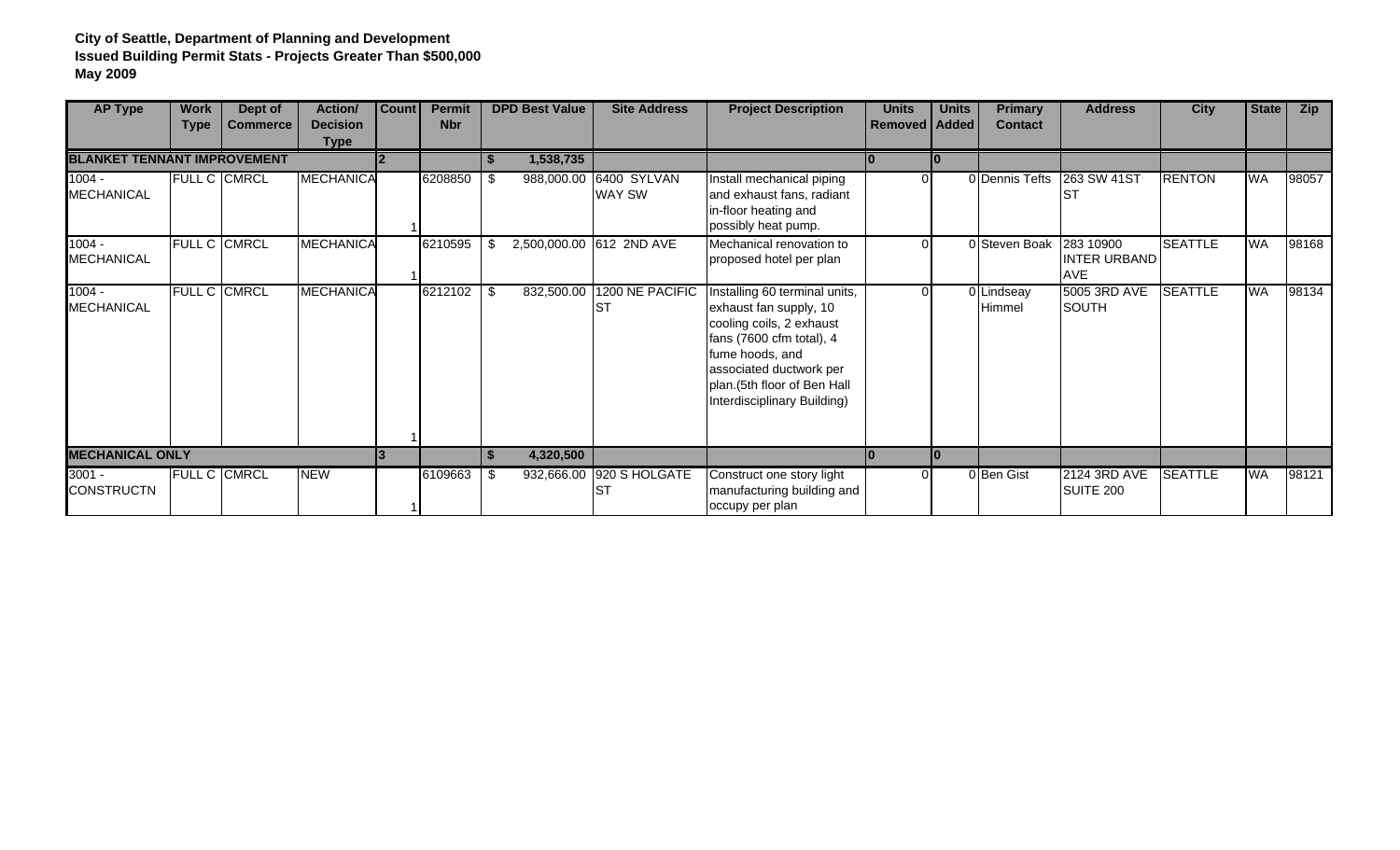| <b>AP Type</b>                | <b>Work</b><br><b>Type</b> | Dept of<br><b>Commerce</b> | Action/<br><b>Decision</b><br><b>Type</b> | Count | <b>Permit</b><br><b>Nbr</b> |          | <b>DPD Best Value</b> | <b>Site Address</b>                     | <b>Project Description</b>                                                                                                                                                                                                                                                                                                                                                                      | <b>Units</b><br>Removed   Added | <b>Units</b> | <b>Primary</b><br><b>Contact</b> | <b>Address</b>                    | <b>City</b>    | <b>State</b> | <b>Zip</b> |
|-------------------------------|----------------------------|----------------------------|-------------------------------------------|-------|-----------------------------|----------|-----------------------|-----------------------------------------|-------------------------------------------------------------------------------------------------------------------------------------------------------------------------------------------------------------------------------------------------------------------------------------------------------------------------------------------------------------------------------------------------|---------------------------------|--------------|----------------------------------|-----------------------------------|----------------|--------------|------------|
| $3001 -$<br><b>CONSTRUCTN</b> |                            | FULL C CMRCL               | <b>NEW</b>                                |       | 6154363                     |          | \$12,947,216.00       | 9200 2ND AVE<br>SW                      | Phase Two of Two:<br>Establish use as multi-<br>family and construct mixed<br>occupancy building with<br>basement parking &<br>occupy per plans. Shoring<br>and excavation under<br>Phase One. (Establish use<br>as multi-family and<br>construct two mixed<br>occupancy buildings with<br>basement parking and<br>occupy per plans). Review<br>and processing for 2 AP's<br>under AP# 6154363. | $\Omega$                        |              | 134 Diana Keys                   | 15200 52ND<br>AVE S, SUITE<br>200 | <b>SEATTLE</b> | <b>WA</b>    | 98188      |
| $3001 -$<br><b>CONSTRUCTN</b> | FULL C INST                |                            | <b>NEW</b>                                |       | 6104158                     | \$       |                       | 3,384,660.00 3710 E HOWELL<br><b>ST</b> | Construction of 2-story<br>school building over a<br>parking garage (NE<br>classrooms) "The Epiphany<br>School"campus and<br>alteration to an existing<br>bldg, (Spock Hall) and<br>remove and replace<br>exterior stair to Auguestine<br>Hall. Mechanical is<br>including, per plan.<br>(Process and routing for 3<br>A/P# under A/P #6104158.                                                 | ∩                               |              | 0 Kim Shiell                     | 71 COLUMBIA<br>6TH FLOOR          | <b>SEATTLE</b> | <b>WA</b>    | 98104      |
| <b>COMMERCIAL NEW</b>         |                            |                            |                                           | 3     |                             | <b>S</b> | 17,264,542            |                                         |                                                                                                                                                                                                                                                                                                                                                                                                 | lo                              | 134          |                                  |                                   |                |              |            |
| $3001 -$<br><b>CONSTRUCTN</b> | FULL C MF                  |                            | <b>NEW</b>                                |       | 6146540                     | \$       |                       | 4,636,552.00 2630 1ST AVE               | Construct new mixed use<br>multifamily & commercial<br>building and occupy per<br>plans.                                                                                                                                                                                                                                                                                                        | $\Omega$                        |              | 84 Christina<br><b>Bollo</b>     | 911 WESTERN SEATTLE<br>AV #200    |                | WA           | 98104      |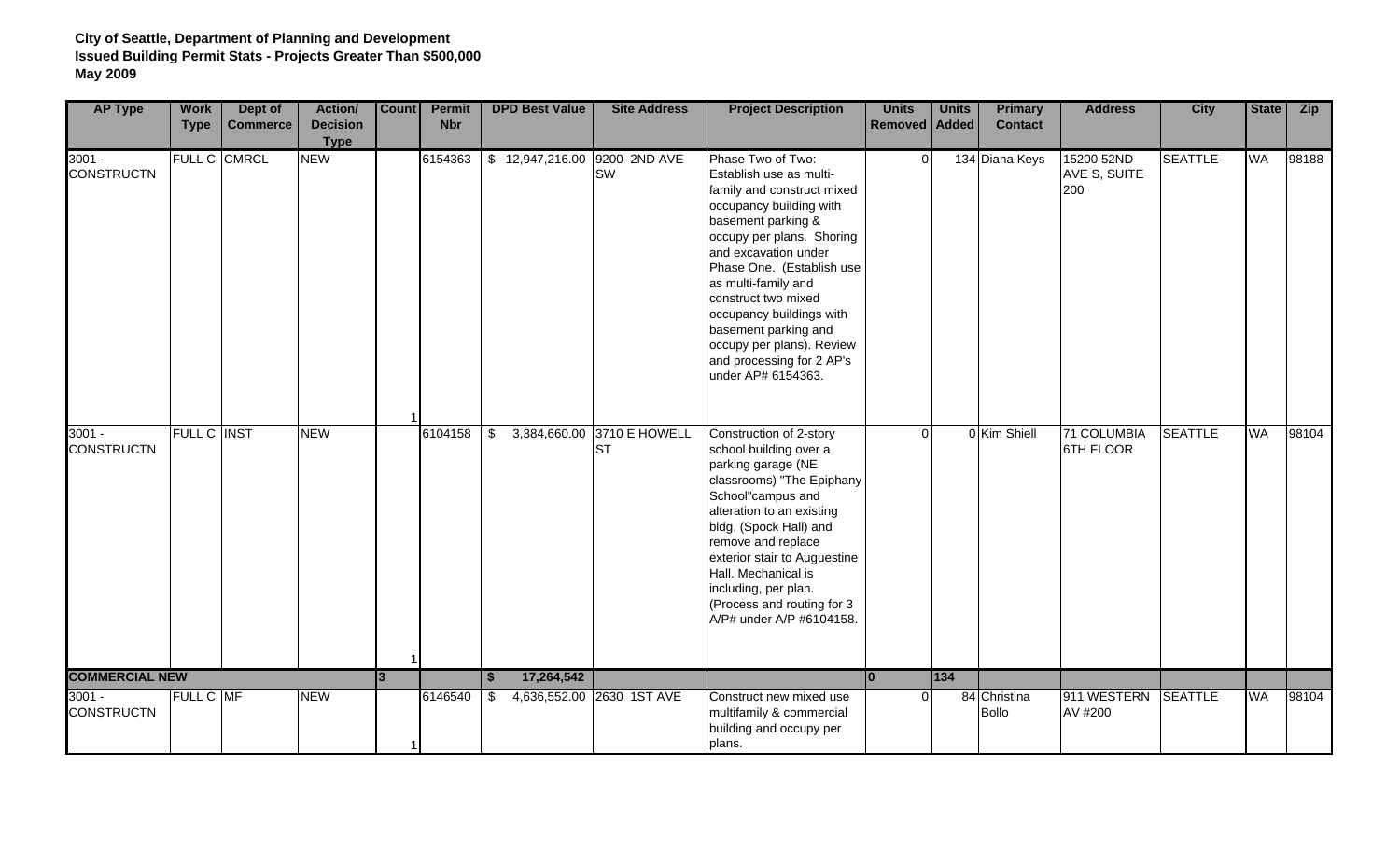| <b>AP Type</b>                | <b>Work</b><br><b>Type</b> | Dept of<br><b>Commerce</b> | Action/<br><b>Decision</b><br><b>Type</b> | Count | Permit<br><b>Nbr</b> |                         | <b>DPD Best Value</b> | <b>Site Address</b>                               | <b>Project Description</b>                                                                                                                                                                                                | <b>Units</b><br>Removed   Added | <b>Units</b> | <b>Primary</b><br><b>Contact</b> | <b>Address</b>                                   | <b>City</b>    | <b>State</b> | Zip   |
|-------------------------------|----------------------------|----------------------------|-------------------------------------------|-------|----------------------|-------------------------|-----------------------|---------------------------------------------------|---------------------------------------------------------------------------------------------------------------------------------------------------------------------------------------------------------------------------|---------------------------------|--------------|----------------------------------|--------------------------------------------------|----------------|--------------|-------|
| $3001 -$<br><b>CONSTRUCTN</b> | FULL C MF                  |                            | <b>NEW</b>                                |       | 6153352              | \$                      | 600,024.00            | 3437 14TH AVE<br>W                                | Construct 3 unit townhome<br>(east triplex) with attached<br>garages this permit, per<br>plan. (Construct 2 3-unit<br>townhomes with attached<br>garages per plan). Review<br>and processing for 2 AP's<br>under 6153352. | $\Omega$                        |              | 3 Brittani Ard                   | PO BOX 99486                                     | <b>SEATTLE</b> | WA           | 98139 |
| $3001 -$<br><b>CONSTRUCTN</b> | FULL C MF                  |                            | <b>NEW</b>                                |       | 6160606              | $\sqrt[6]{2}$           | 641,025.00            | 4015 M L KING JR Construct south 4<br><b>WAYS</b> | plex(Establish use and<br>construct (2)4-unit<br>townhouse structure with<br>surface parking per<br>plan(Review and process<br>of 2 APs under 6160606)                                                                    | $\Omega$                        |              | 4 Thomas<br>Johnson              | 204 1ST AVE S SEATTLE                            |                | <b>WA</b>    | 98104 |
| $3001 -$<br><b>CONSTRUCTN</b> | FULL C MF                  |                            | <b>NEW</b>                                |       | 6181788              | $\overline{\mathbf{3}}$ | 552,887.00            |                                                   | 1802 12TH AVE S Establish use and construct<br>West 3 unit townhouse.<br>(Establish use for two, 3<br>unit townhouses with<br>surface parking per plan, 2<br>A/Ps under 6181788)                                          | $\Omega$                        |              | 3 Kelly Foster                   | 4000 AURORA<br>AVE N STE 226                     | <b>SEATTLE</b> | <b>WA</b>    | 98103 |
| $3001 -$<br><b>CONSTRUCTN</b> | FULL C MF                  |                            | <b>NEW</b>                                |       | 6196635              | $\frac{1}{2}$           | 625,279.00            | 8605 DELRIDGE<br>WAY SW                           | <b>Construct East fourplex</b><br>(Establish use and<br>construct (2) four unit<br>townhouse with surface<br>parking, per plan, 2 A/P's<br>under 6196635)                                                                 | $\cap$                          |              | 4 Dan Duffus                     | 300 QUEEN<br><b>ANNE AVE N</b><br><b>STE 369</b> | <b>SEATTLE</b> | <b>WA</b>    | 98109 |
| $3001 -$<br><b>CONSTRUCTN</b> | FULL C MF                  |                            | <b>NEW</b>                                |       | 6198887              | \$                      | 519,700.00            | <b>1209 S GRAND ST</b>                            | <b>Establish use and construct</b><br>East 3 unit townhouse.<br>(Establish use for two, 3<br>unit townhouses with<br>surface parking per plan, 2<br>A/Ps under 6181788)                                                   | $\Omega$                        |              | 3 Kelly Foster                   | 4000 AURORA<br>AVE N STE 226                     | <b>SEATTLE</b> | <b>WA</b>    | 98103 |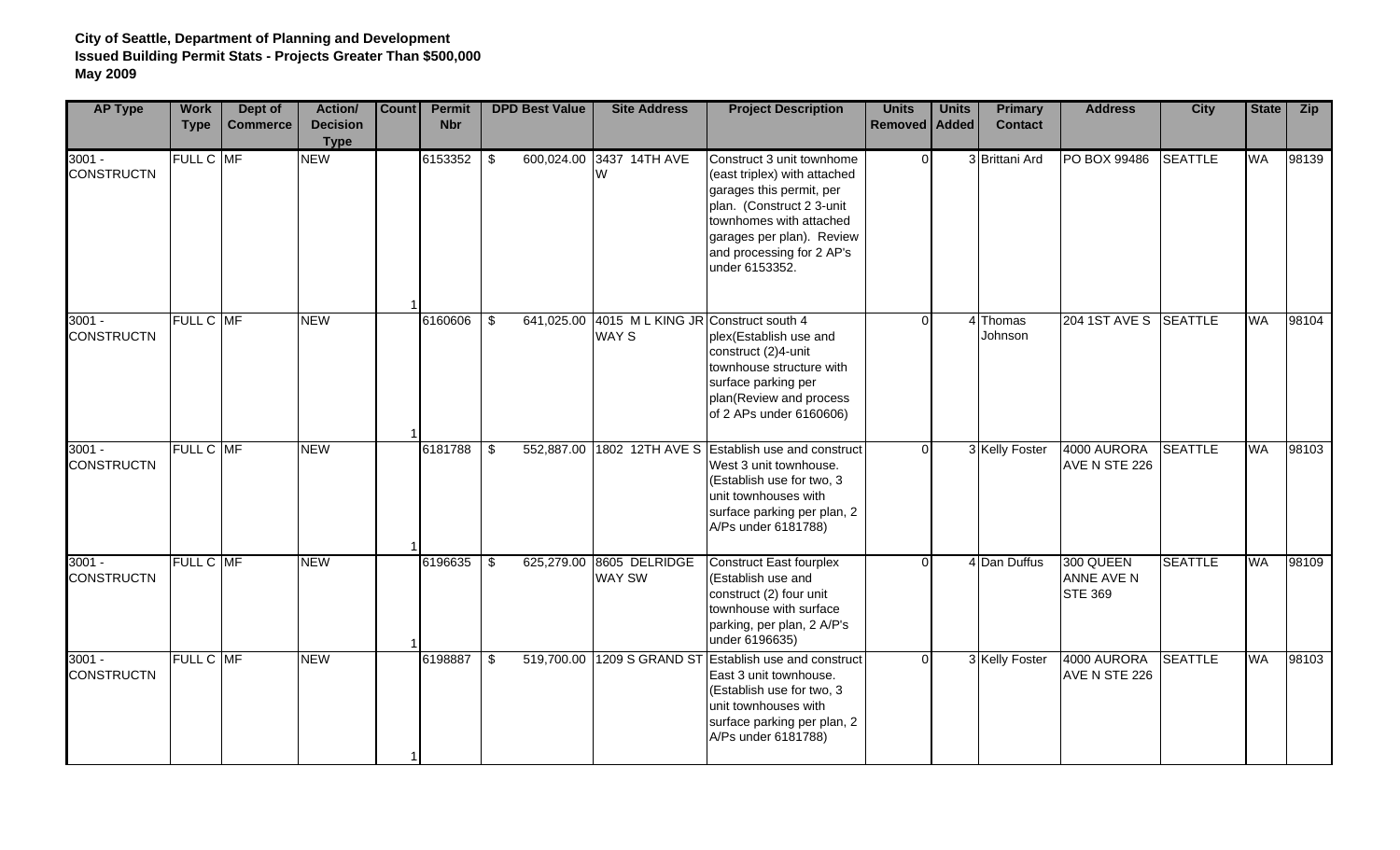| <b>AP Type</b>                | <b>Work</b><br><b>Type</b> | Dept of<br><b>Commerce</b> | Action/<br><b>Decision</b><br><b>Type</b> | <b>Count</b>   | <b>Permit</b><br><b>Nbr</b> | <b>DPD Best Value</b>       |           | <b>Site Address</b>              | <b>Project Description</b>                                                                                                                                                              | <b>Units</b><br><b>Removed</b> | <b>Units</b><br><b>Added</b> | <b>Primary</b><br><b>Contact</b> | <b>Address</b>                                        | <b>City</b>    | <b>State</b> | <b>Zip</b> |
|-------------------------------|----------------------------|----------------------------|-------------------------------------------|----------------|-----------------------------|-----------------------------|-----------|----------------------------------|-----------------------------------------------------------------------------------------------------------------------------------------------------------------------------------------|--------------------------------|------------------------------|----------------------------------|-------------------------------------------------------|----------------|--------------|------------|
| $3001 -$<br><b>CONSTRUCTN</b> | FULL C MF                  |                            | <b>NEW</b>                                |                | 6206727                     | $\sqrt[6]{2}$<br>629,500.00 |           | 8609 DELRIDGE<br><b>WAY SW</b>   | <b>Construct West fourplex</b><br>(Establish use and<br>construct (2) four unit<br>townhouse with surface<br>parking, per plan, 2 A/P's<br>under 6196635)                               | $\Omega$                       |                              | 4 Dan Duffus                     | 300 QUEEN<br>ANNE AVE N<br><b>STE 369</b>             | <b>SEATTLE</b> | WA           | 98109      |
| <b>MULTI FAMILY NEW</b>       |                            |                            |                                           |                |                             | 8,204,967<br>-S             |           |                                  |                                                                                                                                                                                         |                                | 105                          |                                  |                                                       |                |              |            |
| $3001 -$<br><b>CONSTRUCTN</b> | FULL C SF/D                |                            | <b>NEW</b>                                |                | 6146182                     | \$                          |           | 544,734.00 1510 PARKSIDE<br>DR E | Establish use as and<br>construct single family<br>residence per plan.                                                                                                                  | $\Omega$                       |                              | Thomas<br>Gerard                 | <b>118 10TH AVE</b>                                   | <b>SEATTLE</b> | <b>WA</b>    | 98102      |
| $3001 -$<br><b>CONSTRUCTN</b> | FULL C SF/D                |                            | <b>NEW</b>                                |                | 6169990                     | \$<br>824,753.00            |           | 3939 NE SURBER<br><b>DR</b>      | Establish use as single<br>family dwelling and<br>construct one family<br>dwelling with detached<br>accessory structures<br>(garage, kayak storage,<br>pool and pool room) per<br>plan. | $\Omega$                       |                              | Andrea<br>Emolli                 | <b>1305 EAST</b><br><b>JEFFERSON</b><br><b>STREET</b> | <b>SEATTLE</b> | <b>WA</b>    | 98122      |
| $3001 -$<br><b>CONSTRUCTN</b> | FULL C SF/D                |                            | <b>NEW</b>                                |                | 6192465                     | \$                          |           | <b>WAY</b>                       | 590,000.00 4759 W ROBERTS Remove existing structure<br>to foundation, establish<br><b>Single Family Residence</b><br>and construct<br>additions/alterations per<br>plan.                | $\Omega$                       |                              | <b>Kevin Eckert</b>              | 5611<br><b>UNIVERSITY</b><br>WY NE 100B               | <b>SEATTLE</b> | <b>WA</b>    | 98105      |
| <b>SINGLE FAMILY NEW</b>      |                            |                            |                                           | $\overline{3}$ |                             | 1,959,487                   |           |                                  |                                                                                                                                                                                         | $\overline{0}$                 | $\overline{3}$               |                                  |                                                       |                |              |            |
| 3005 - SITE<br><b>WORK</b>    |                            | <b>FULL C CMRCL</b>        | <b>NONE</b>                               |                | 6189018                     | \$                          |           | 1,470,000.00 106 30TH AVE E      | Expand existing storm<br>water facility and construct<br>ADA ramp and walkway for<br>'Seattle Public Utilities' per<br>plan.                                                            | n                              |                              | 0 Grace<br>Manzano               | 700 5TH AVE<br><b>MS SMT 4900</b>                     | <b>SEATTLE</b> | WA           | 98124      |
| 3005 - SITE<br><b>WORK</b>    | <b>FULL C INST</b>         |                            | <b>NONE</b>                               |                | 6185578                     | 2,300,000.00<br>\$          |           | 2600 SW THISTLE<br><b>ST</b>     | Substantial grading,<br>excavation and erosion<br>control on existing public<br>school property, per plan.                                                                              | $\Omega$                       |                              | 0 Sunan Wei                      | 106 LENORA<br><b>ST</b>                               | <b>SEATTLE</b> | WA           | 98121      |
| <b>SITE WORK</b>              |                            |                            |                                           | <u> 2</u>      |                             | \$                          | 3,770,000 |                                  |                                                                                                                                                                                         | $\overline{0}$                 | lo                           |                                  |                                                       |                |              |            |